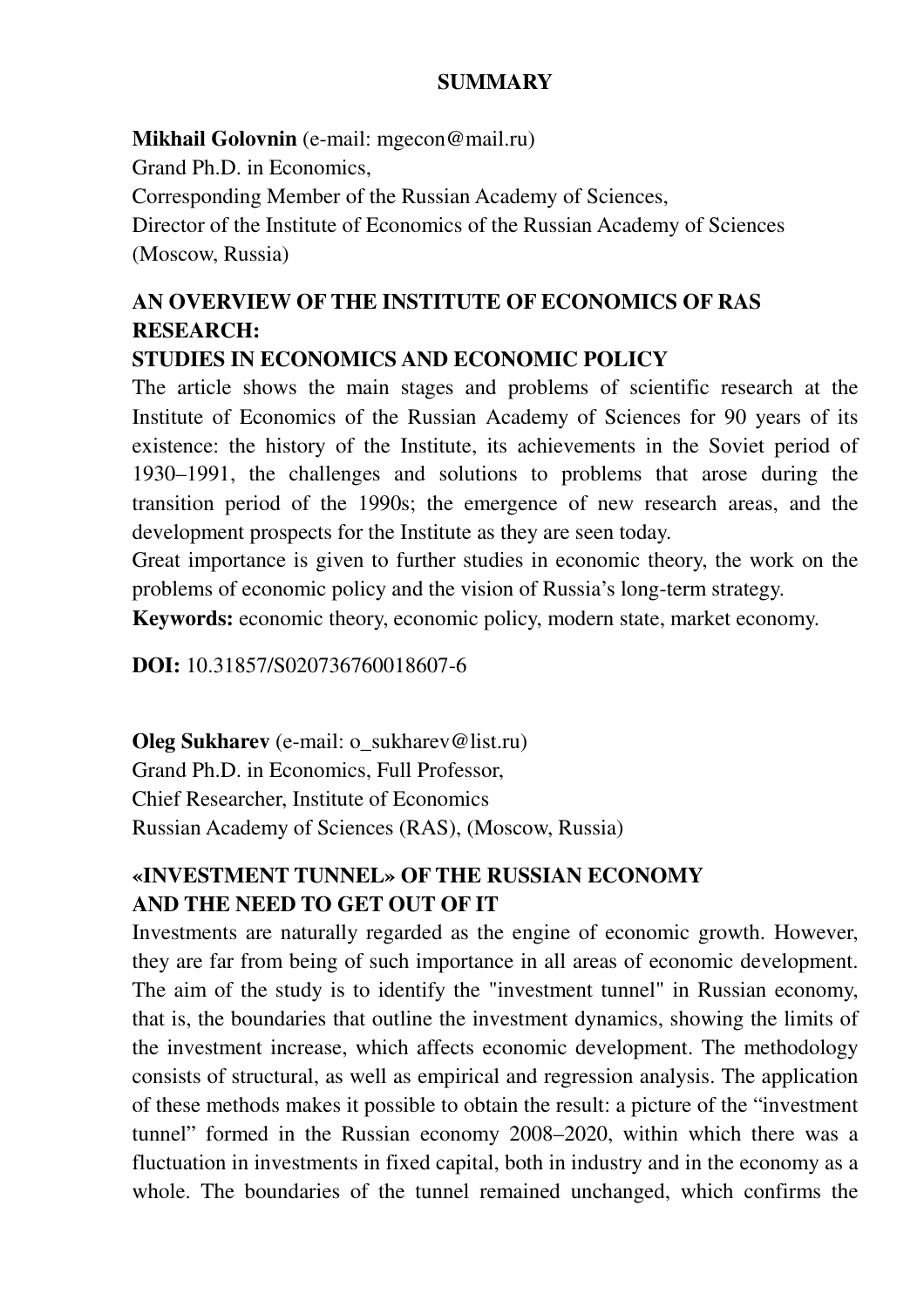implementation of the economic policy that restrains the development. To expand them and form an investment model of economic growth in Russia, it is not enough to search for sources of investment, which are usually expected to come from the National wealth fund, the banking system or foreign exchange reserves, but it is necessary to distribute resources between economic sectors, with the obligatory creation of incentives and conditions for intensifying domestic investment. Institutional changes will be required, commensurate with meeting the needs of various sectors and segments of the economy in development resources, taking into account the coordination of their interaction.

**Keywords:** "investment tunnel", economic growth, GDP structure, gross investment, fixed capital, macroeconomic policy.

**DOI:** 10.31857/S020736760018608-7

**Olga Kislitsyna** (e-mail: olga.kislitsyna@gmail.com) Grand Ph.D. in Economics, Chief Researcher, Institute of Economics Russian Academy of Sciences (RAS), (Moscow, Russia)

**Tatyana Chubarova** (e-mail: t\_chubarova@mail.ru) Grand Ph.D. in Economics, Нead of the center, Institute of Economics Russian Academy of Sciences (RAS), (Moscow, Russia)

## **NATIONAL HEALTHCARE SYSTEM PERFORMANCE INDEX: METHODOLOGICAL APPROACHES AND RESULTS FOR RUSSIA**

The provision of comprehensive and high-quality services is one of the most important aims of the healthcare system. This important task can be accomplished by continuously evaluating and improving the performance of the health care service. The purpose of our study is to propose and to test the methodology for evaluation the performance of the healthcare system in Russia. The methodology is based on the construction of a composite index – an integrated indicator that aggregates four main aspects of the healthcare system (accessibility, financing, responsiveness, outcome), measured by nineteen indicators. The information base of study is not only objective, but also subjective statistical data (data from special surveys). It was established that in general for the period 2000–2017 healthcare system performance improved by 8%. The aspects and indicators contributed to this process were identified. Of the four aspects, improvement has occurred in two. Of the nineteen indicators nine improved, and, accordingly, ten worsened. The main contribution to improving of the healthcare system performance was made by such aspect as "Responsiveness of the healthcare system" (+64%), followed by "Outcome of the healthcare system"  $(+12\%)$ . The worst situation is in the areas of "Financing of the healthcare system" (–26%) and "Accessibility of the healthcare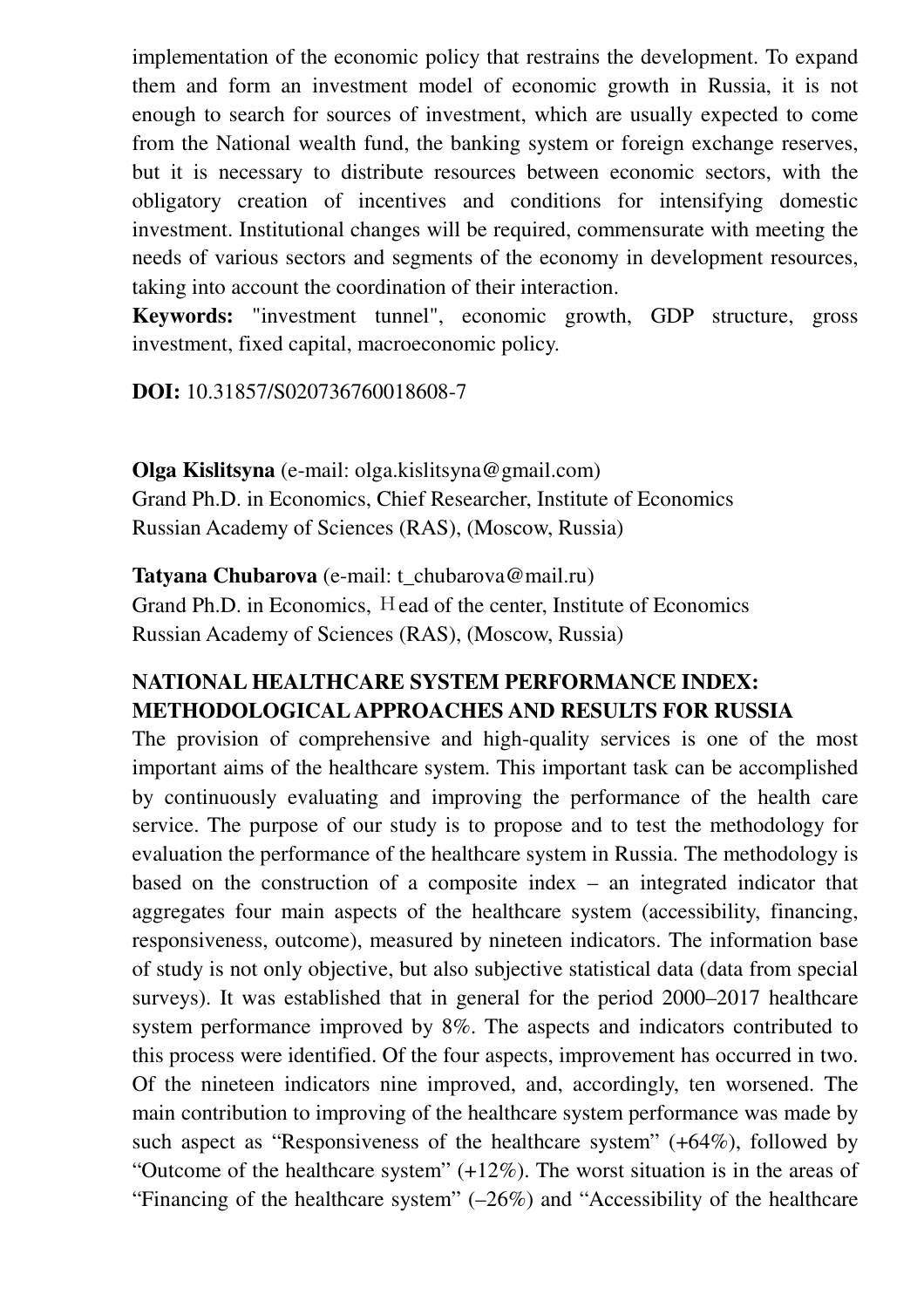system"  $(-17\%)$ . Despite the difficulties and limitations met by the authors, attempts to build composite indexes are seemed to be a promising approach for assessing the performance of the healthcare system, since they are easier to interpret; make it relatively easy to track progress over time using just one indicator, rather than multiple indicators; identify problem areas that require changes to improve performance; allow to draw public attention to industry problems; can stimulate the search for better analysis methods and statistics of better quality.

**Keywords:** healthcare system, healthcare system performance assessment, composite index, Russia.

**DOI:** 10.31857/S020736760018656-0

**Emil Rudyk** (е-mail: emileroudyk@list.ru)

Grand Ph.D. in Economics,

Professor of the Department of Digital Economics and

Management, Institute of system analysis and management,

State University «Dubna»;

Chief Researcher of the Institute socioeconomics of Moscow Financial and Law University (MFYA), professor (Moscow-Dubna, Russia)

# **INNOVATIVE TECHNOLOGIES FOR HUMAN RESOURCES MANAGEMENT**

#### **AT THE MICROECONOMIC LEVEL**

The article gives and describes two «philosophies» of the relationship between the employee and the company in which he is employed: the prevailing «philosophy of the contract» and «philosophy of destiny». Arguments and counterarguments of democratization of economic power at the microeconomic level are presented, as well as conditions are determined and examples of the effectiveness of industrial democracy in the country and in the world are given.

**Keywords:** «рhilosophy of the contract», «philosophy of destiny», «industrial democracy», economic power.

**DOI:** 10.31857/S020736760018680-7

**Arut Ayrapetyan** (e-mail: tatevatsi@mail.ru) PhD in Economics, Plekhanov Russian University of Economics (Moscow, Russia)

# **INTERNATIONAL FINANCIAL CENTERS IN NEW ECONOMIC REALITIES**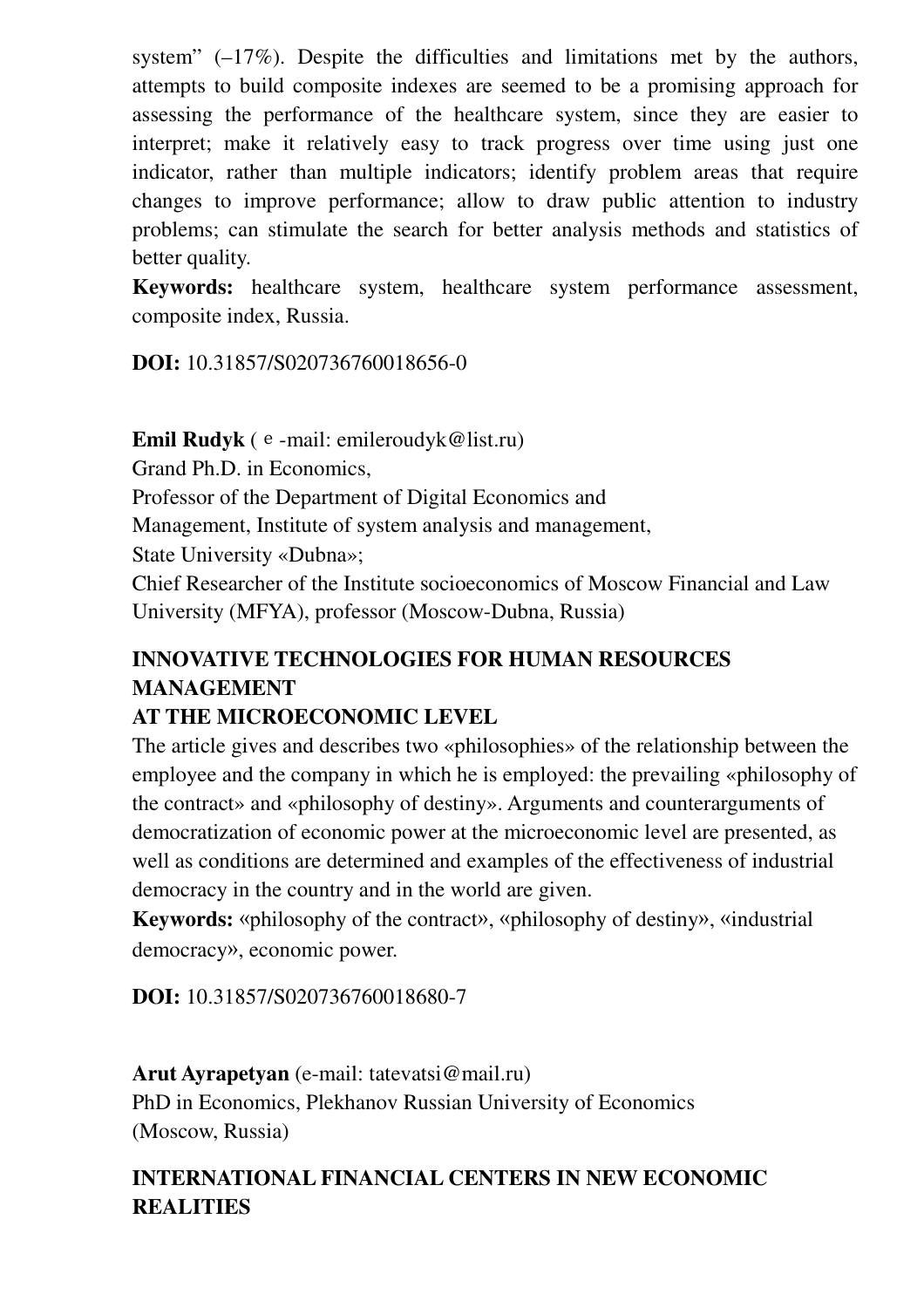In the article the nature of international financial centers and the reasons for their formation are highlighted. The author considers the activities of international financial centers in difficult economic conditions. The sources of competitiveness and the comparative advantages of modern international financial centers are given.

**Keywords:** international financial center, financial center, international financial system, financial market, fintech, global economy.

**DOI:** 10.31857/S020736760018040-3

#### **Tatyana Ladyzhenskaya** (е-mail: Tladd@mail.ru)

Ph.D. in Economics, Associate Professor, Institute of Digital Economy of the Yugorsk State University (Khanty-Mansiysk, Russia)

## **THE PEOPLES OF YUGRA: PROBLEMS AND PROSPECTS IN THE CONTEXT OF THE DEVELOPMENT OF THE NORTH AND ARCTIC**

The article is devoted to the development and use of the territory adjacent to the Arctic zone and the impact on the life of the indigenous peoples of the North. The hypothesis of the study is that the lack of a unified concept of sustainable socioeconomic development of the Khanty-Mansiysk Autonomous Okrug – Yugra as a territory adjacent to the Arctic zone, does not contribute to improving the quality of life, including that of the indigenous peoples of the North, taking into account the territorial, climatic living conditions and the specifics of the traditional way of life.

**Keywords:** Yugra, indigenous peoples of the North, region, population, resources, trades, energy, economic development, Arctic and adjacent territories.

**DOI:** 10.31857/S020736760018682-9

**Katerina Volkova** (e-mail: kirbireva@ya.ru) post-graduate student of the Department of Political economy and history of economic science, Plekhanov Russian University of Economics (Moscow, Russia)

# **RUSSIAN AND CHINESE STRATEGY OF PARTICIPATION IN GLOBAL VALUE CHAINS: CASE STUDY (THE PRODUCTION OF LED LAMPS)**

In the scientific literature the participation of a country in global value chains (GVCs) is considered from different points of view corresponding to several theories. Proponents of the neoclassical approach argue that participation in the chain brings benefits in itself. The concept of "economic advancement" implies the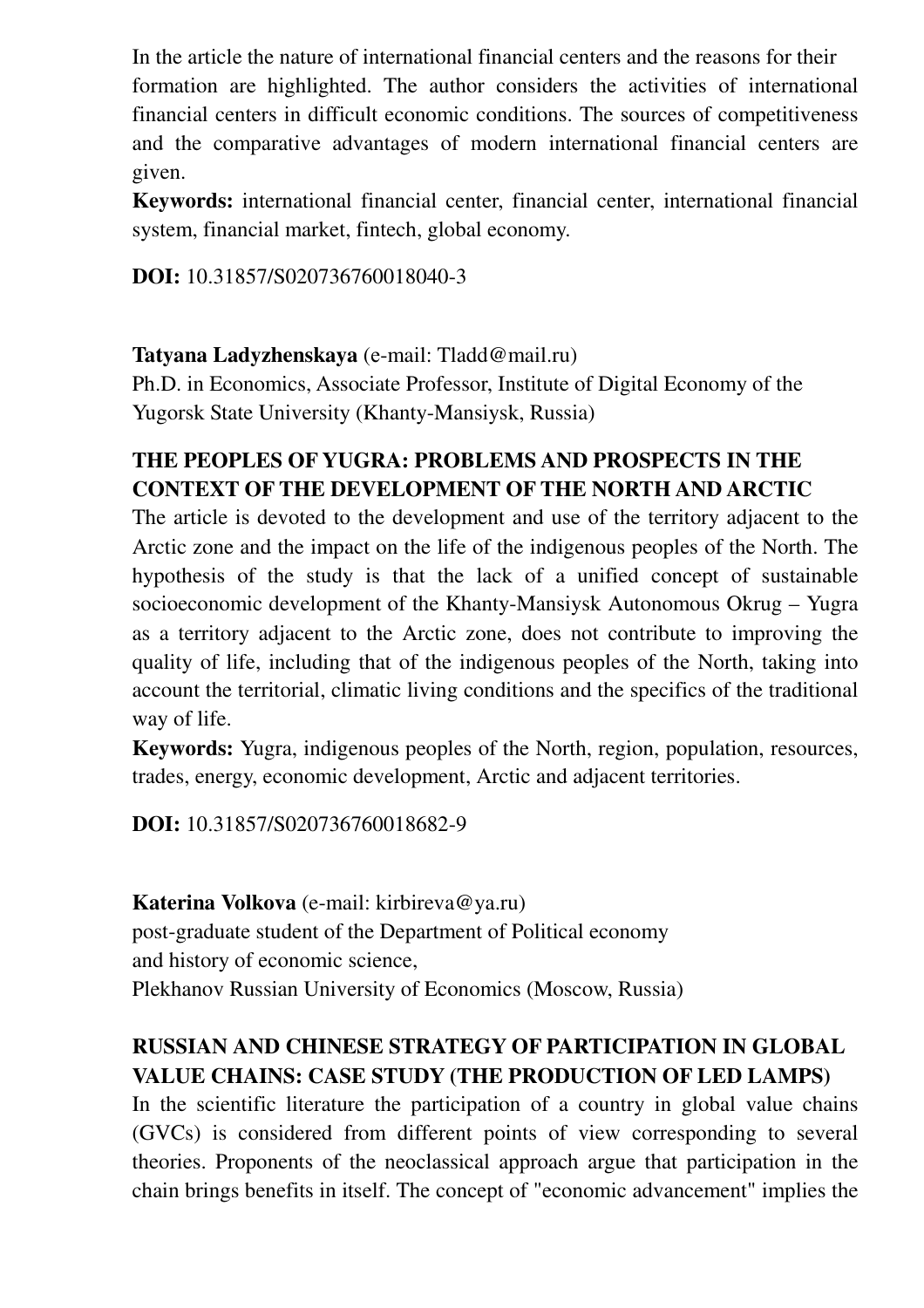involvement of some development institutions. To date, a number of empirical studies have accumulated that criticize both approaches. In the paper, the (GVCs) of LED lamps, which are presented on the Russian market, are considered.

The obstacles to increasing the added value that Russia faces at each stage are identified, and the main hindrance for domestic companies in this industry is revealed, that is, the impossibility of price competition with Chinese manufacturers.

The paper provides an overview of the measures taken by China to develop the LED industry. From the above example, it follows that the goal of China's strategy is not just to increase the added value at each individual stage of production, but to assert Chinese dominance in the entire chain. This problem is solved by establishing control over its most important link and the subsequent transfer of all other stages of production to the territory of China.

**Keywords:** global value chains, economic modernization, lighting engineering.

**DOI:** 10.31857/S020736760018683-0

#### **Baghish Ahmadov** (e-mail: bahmadov@gmail.com)

Ph.D. in Economics, Associate Professor

of the Department of Economy and Management,

Azerbaijan State Economic University (UNEC) (Baku, Azerbaijan)

## **ASSESSMENT OF FACTORS INFLUENCING THE FORMATION OF SAVINGS OF THE CORPORATE SECTOR IN AZERBAIJAN**

The article examines the theoretical and practical aspects of the formation of savings in the corporate sector in Azerbaijan, where national savings are highly dependent on oil revenues. The redistribution of oil revenues by the state has a major impact on the formation of savings in the corporate sector. The study has found a significant relationship between household and government savings and corporate sector savings, while the impact of inflation on corporate savings has been limited. In addition, rising interest rates do not increase, but decrease corporate savings.

**Keywords:** savings; corporate sector; oil revenues.

**DOI:** 10.31857/S020736760018139-1

**Alexey Shlikhter** (e-mail: shlihter.alexey@yandex.ru) Ph.D. in History, Leading Researcher, Institute of World Economy and International Relations (RAS), (Moscow, Russia)